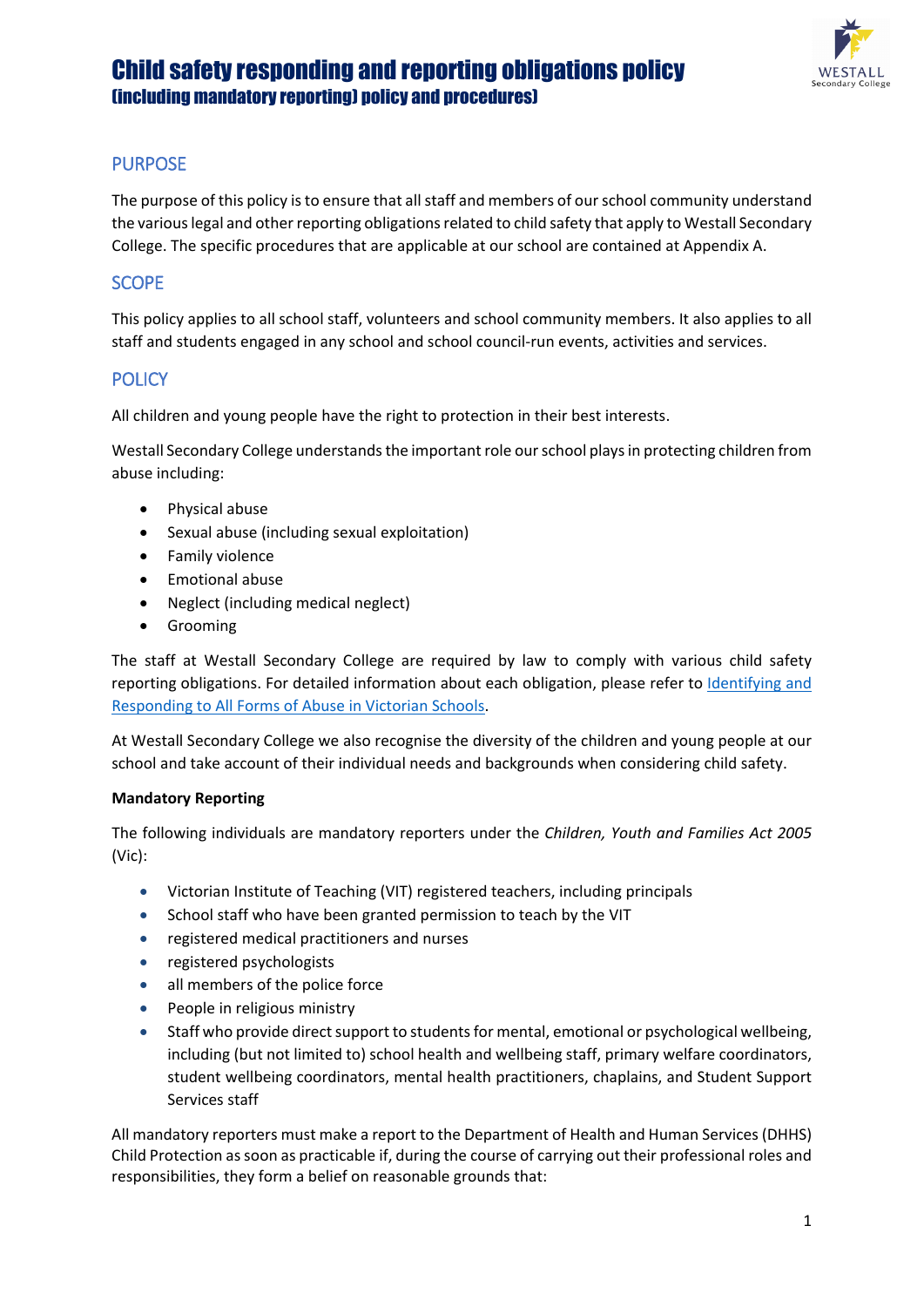

- a child has suffered, or is likely to suffer, significant harm as a result of physical abuse and/ or sexual abuse, and
- the child's parents have not protected, or are unlikely to protect, the child from harm of that type.

A mandatory reporter who fails to comply with this legal obligation may be committing a criminal offence. It is important for all staff at Westall Secondary College to be aware that they are legally obliged to make a mandatory report on each occasion that they form a reasonable belief that a child is in need of protection and they must make a mandatory report even if the principal does not share their belief that a report is necessary.

At our school, all mandated school staff must undertake the *Mandatory Reporting and Other Obligations eLearning Module* annually. We also require all other staff to undertake this module, even where they are not mandatory reporters.

For more information about Mandatory Reporting see the Department's *Policy and Advisory Library*: Protecting Children — [Reporting and Other Legal Obligations.](https://www2.education.vic.gov.au/pal/protecting-children/policy)

### Child in need of protection

Any person can make a report to DHHS Child Protection (131 278 – 24 hour service) if they believe on reasonable grounds that a child is in need of protection.

The policy of the Department of Education and Training (DET) requires **all staff** who form a reasonable belief that a child is in need of protection to report their concerns to DHHS or Victoria Police, and discuss their concerns with the school leadership team.

For more information about making a report to DHHS Child Protection, see the Department's *Policy and Advisory Library*: Protecting Children — [Reporting and Other Legal Obligations](https://www2.education.vic.gov.au/pal/protecting-children/policy) and [Four Critical](https://www.education.vic.gov.au/Documents/about/programs/health/protect/FourCriticalActions_ChildAbuse.pdf)  [Actions for Schools: Responding to Incidents, Disclosures and Suspicions of Child Abuse.](https://www.education.vic.gov.au/Documents/about/programs/health/protect/FourCriticalActions_ChildAbuse.pdf)

At Westall Secondary College we also encourage all staff to make a referral to Child FIRST when they have significant concern for a child's wellbeing. For more information about making a referral to Child FIRST see the *Policy and Advisory Library*: **Protecting Children** – [Reporting and Other Legal Obligations](https://www2.education.vic.gov.au/pal/protecting-children/policy)

### Reportable Conduct

.

Our school must notify the Department's Employee Conduct Branch (9637 2594) if we become aware of an allegation of 'reportable conduct'.

There is an allegation of reportable conduct where a person has formed a reasonable belief that there has been:

- a sexual offence (even prior to criminal proceedings commencing), sexual misconduct or physical violence committed against, with or in the presence of a child;
- behaviour causing significant emotional or physical harm to a child;
- significant neglect of a child; or
- misconduct involving any of the above.

The Department, through the Employee Conduct Branch, has a legal obligation to inform the Commission for Children and Young People when an allegation of reportable conduct is made.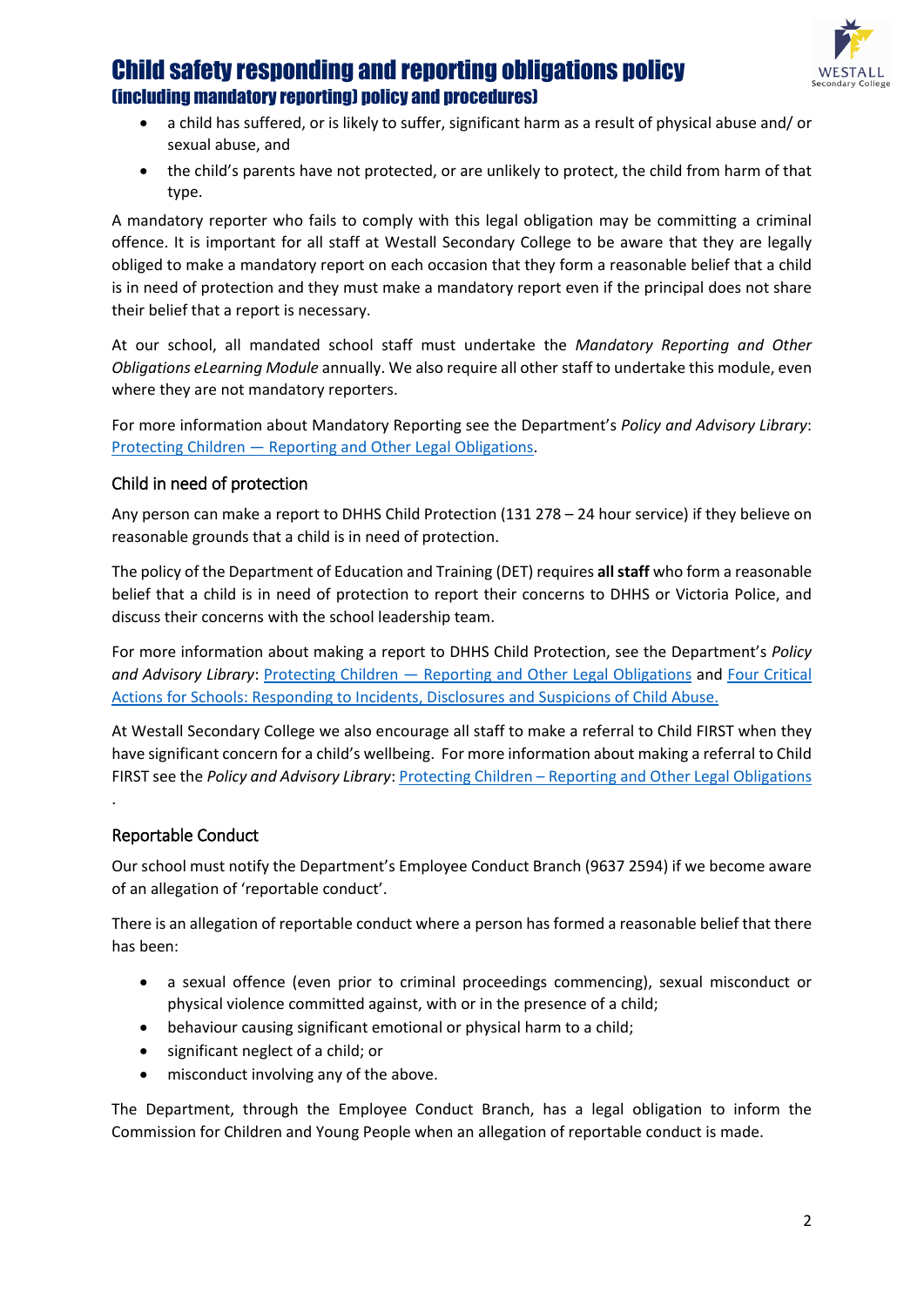

Our principal must notify the Department's Employee Conduct Branch of any reportable conduct allegations involving current or former teachers, contractors, volunteers (including parents), allied health staff and school council employees.

If school staff become aware of reportable conduct by any person in the above positions, they should notify the school principal immediately. If the allegation relates to the principal, they should notify the Regional Director.

For more information about Reportable Conduct see the Department's *Policy and Advisory Library*: [Reportable Conduct.](https://www2.education.vic.gov.au/pal/reportable-conduct-scheme/policy)

## Failure to disclose offence

Reporting child sexual abuse is a community-wide responsibility. All adults (ie persons aged 18 years and over), not just professionals who work with children, have a legal obligation to report to Victoria Police, as soon as practicable, where they form a 'reasonable belief' that a sexual offence has been committed by an adult against a child under the age of 16 by another person aged 18 years or over.

Failure to disclose information to Victoria Police (by calling 000 or local police station) as soon as practicable may amount to a criminal offence unless a person has a 'reasonable excuse' or exemption from doing so.

"Reasonable belief" is not the same as having proof. A 'reasonable belief' is formed if a reasonable person in the same position would have formed the belief on the same grounds.

For example, a 'reasonable belief' might be formed when:

- a child states that they have been sexually abused
- a child states that they know someone who has been sexually abused (sometimes the child may be talking about themselves)
- someone who knows a child states that the child has been sexually abused
- professional observations of the child's behaviour or development leads a mandated professional to form a belief that the child has been sexually abused
- signs of sexual abuse leads to a belief that the child has been sexually abused.

"Reasonable excuse" is defined by law and includes:

- fear for the safety of any person including yourself or the potential victim (but not including the alleged perpetrator or an organisation)
- where the information has already been disclosed, for example, through a mandatory report to DHHS Child Protection.

### Failure to protect offence

This reporting obligation applies to school staff in a position of authority. This can include principals, assistant principals and campus principals. Any staff member in a position of authority who becomes aware that an adult associated with their school (such as an employee, contractor, volunteer or visitor) poses a risk of sexual abuse to a child under the age of 16 under their care, authority or supervision, must take all reasonable steps to remove or reduce that risk.

This may include removing the adult (ie persons aged 18 years and over) from working with children pending an investigation and reporting your concerns to Victoria Police.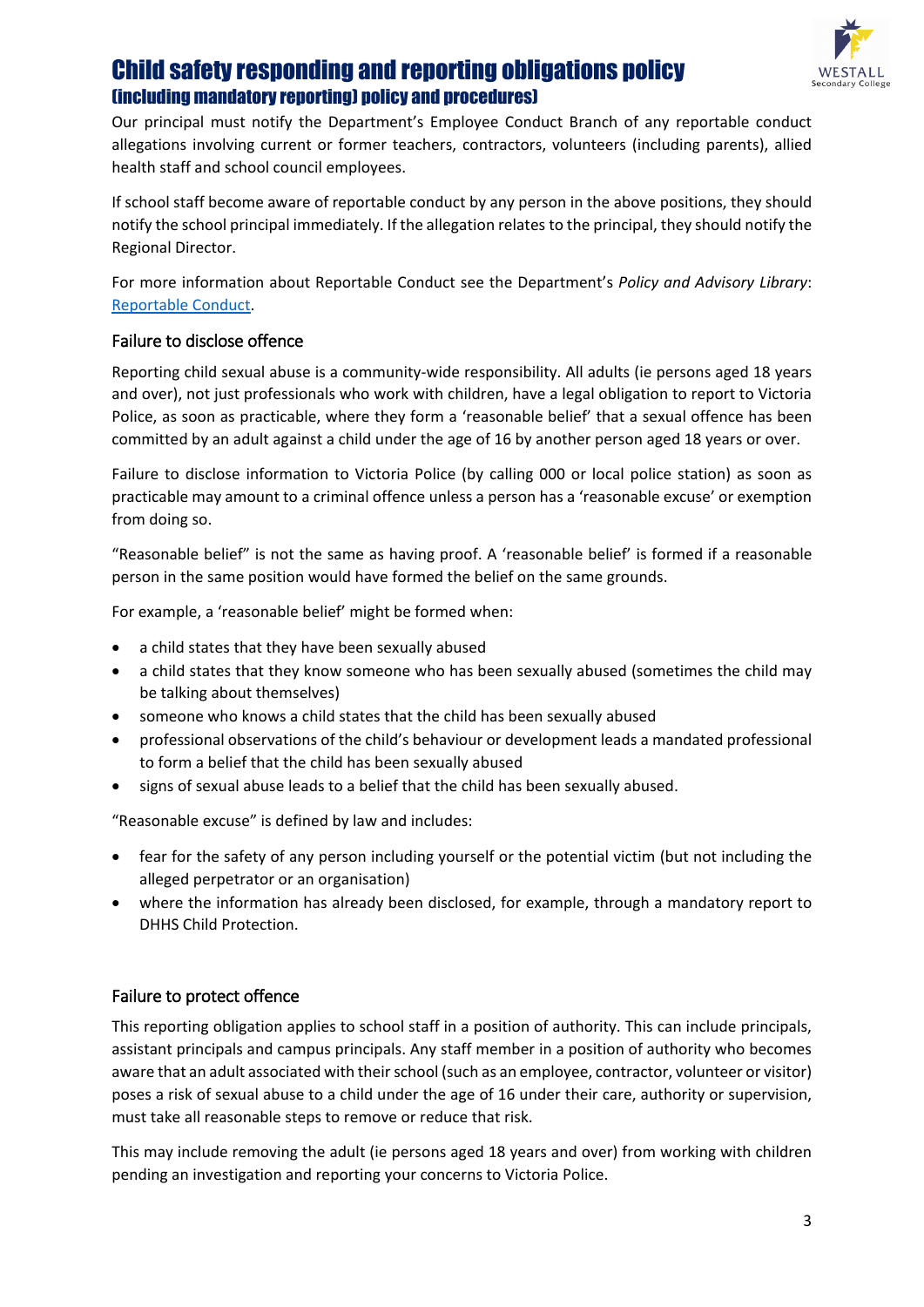

If a school staff member in a position of authority fails to take reasonable steps in these circumstances, this may amount to a criminal offence.

#### **Grooming**

Grooming is a criminal offence under the *Crimes Act 1958* (Vic). This offence targets predatory conduct undertaken by an adult to prepare a child, under the age of 16, to engage in sexual activity at a later time. Grooming can include communicating and/or attempting to befriend or establish a relationship or other emotional connection with the child or their parent/carer.

#### **Further information**

For more information about these offences and reporting obligations see: Protecting Children – [Reporting and Other Legal Obligations.](https://www2.education.vic.gov.au/pal/protecting-children/policy)

### RELATED POLICIES AND FURTHER INFORMATION

- WSC Child Safety policy
- WSC Child Safety Code of Conduct
- WSC Bullying prevention policy

### REVIEW CYCLE

| Policy last reviewed | $1st$ September 2021           |
|----------------------|--------------------------------|
| Approved by          | Principal                      |
| $1st$ September 2021 | 1 <sup>st</sup> September 2024 |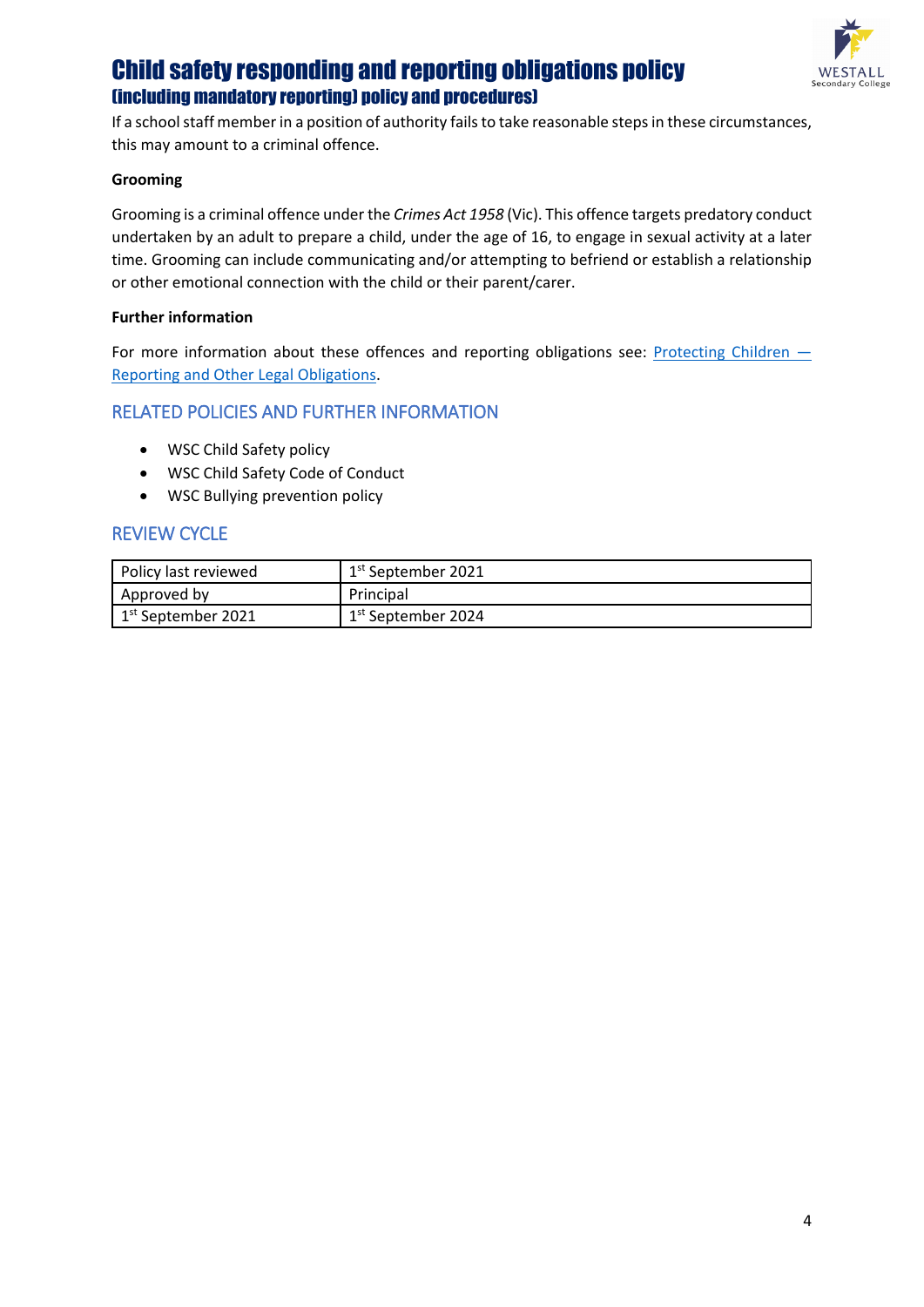

## APPENDIX A

## CHILD SAFETY RESPONDING AND REPORTING PROCEDURES AT WESTALL SECONDARY **COLLEGE**

### **For students**

- All students should feel safe to speak to any staff member to raise any concerns about their safety or any other concerns that they have.
- If a student has a concern around their safety to the safety of another person, they should first approach their Year Level Coordinator or the Student Wellbeing Coordinator.

### **Managing disclosures made by students**

*When managing a disclosure you should:*

- listen to the student and allow them to speak
- stay calm and use a neutral tone with no urgency and where possible use the child's language and vocabulary (you do not want to frighten the child or interrupt the child)
- be gentle, patient and non-judgmental throughout
- highlight to the student it was important for them to tell you about what has happened
- assure them that they are not to blame for what has occurred
- do not ask leading questions, for example gently ask, "What happened next?" rather than "Why?"
- be patient and allow the child to talk at their own pace and in their own words
- do not pressure the child into telling you more than they want to, they will be asked a lot of questions by other professionals and it is important not to force them to retell what has occurred multiple times
- reassure the child that you believe them and that disclosing the matter was important for them to do
- use verbal facilitators such as, "I see", restate the child's previous statement, and use nonsuggestive words of encouragement, designed to keep the child talking in an open-ended way ("what happened next?")
- tell the child in age appropriate language you are required to report to the relevant authority to help stop the abuse, and explain the role of these authorities if appropriate (for a young child this may be as simple as saying "I will need to talk to people to work out what to do next to help you").

### *When managing a disclosure you should AVOID:*

- displaying expressions of panic or shock
- asking questions that are investigative and potentially invasive (this may make the child feel uncomfortable and may cause the child to withdraw)
- going over the information repeatedly (you are only gathering information to help you form a belief on reasonable grounds that you need to make a report to the relevant authority)
- making any comments that would lead the student to believe that what has happened is their fault
- making promises to the child about what will occur next or that things will be different given the process can be unpredictable and different for each child depending on their circumstances (instead reassure them that you and others will do your best to help).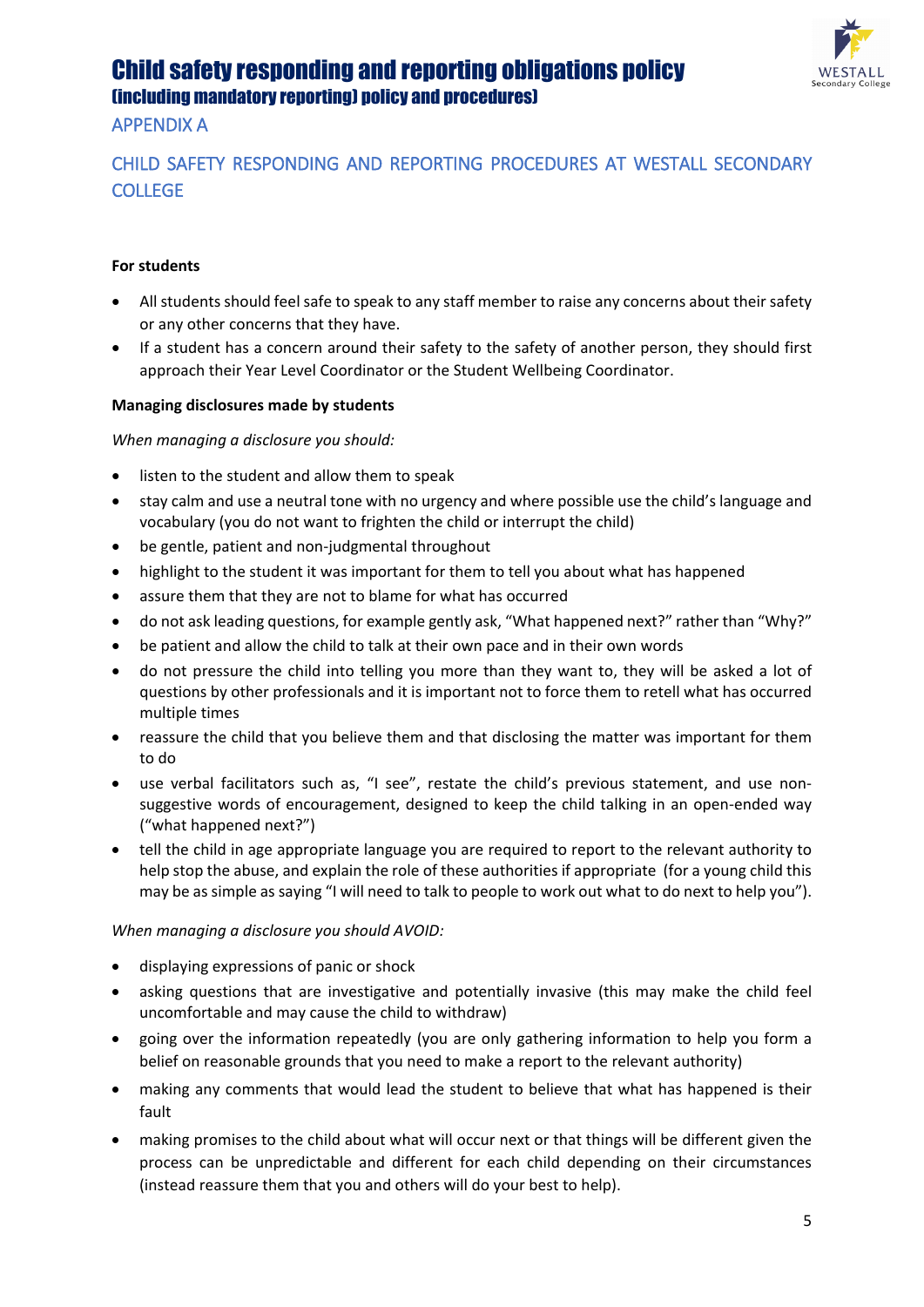

### **General procedures**

Our school will follow the *[Four Critical Actions for Schools: Responding to Incidents, Disclosures and](https://www.education.vic.gov.au/Documents/about/programs/health/protect/FourCriticalActions_ChildAbuse.pdf)  [Suspicions of Child Abuse](https://www.education.vic.gov.au/Documents/about/programs/health/protect/FourCriticalActions_ChildAbuse.pdf)* (Four Critical Actions) when responding to incidents, disclosures and suspicions of child abuse.

All staff at our school who believe that a child is in need of protection, even if it doesn't meet the threshold required for mandatory reporting or the staff member is not a mandatory reporter, should in the first instance, speak to the Director of Learning for the relevant sub school or should make the required reports to DHHS Child Protection and/or Victoria Police as necessary.

At our school the Student Wellbeing Coordinator will be responsible for monitoring overall school compliance with this procedure.

Nothing in this procedure prevents a staff member or any other person from reporting to the relevant authorities if they form a reasonable belief that a child is at risk of abuse.

### **Reporting suspicions, disclosures or incidents of child abuse**

#### *Responsibilities of all school staff*

If a school staff member reasonably suspects or witnesses an incident of child abuse or receives a disclosure of child abuse, they must:

- If a child is at immediate risk of harm, separate alleged victims and others involved, administer first aid and call 000.
- Speak to the principal/a member of the leadership team/wellbeing team as soon as possible, who will follow th[e Four Critical Actions.](https://www.education.vic.gov.au/Documents/about/programs/health/protect/FourCriticalActions_ChildAbuse.pdf)
- Make detailed notes of the incident or disclosure using the [Responding to Suspected Child](https://www.education.vic.gov.au/Documents/about/programs/health/protect/PROTECT_Schoolstemplate.pdf)  [Abuse: Template\]](https://www.education.vic.gov.au/Documents/about/programs/health/protect/PROTECT_Schoolstemplate.pdf) and ensure that those notes are kept and stored securely in Student Wellbeing Office, locked office filing cabinet.
- If the staff member is a mandatory reporter and reasonably believes that a student has suffered physical and/or sexual abuse from which the child's parents have not protected the child, they must ensure that a report to DHHS Child Protection or Victoria Police has been made by the Student Wellbeing Coordinator, Director of Learning for the relevant sub school or a member of the Principal team. If the report has not been made by another staff member, the mandatory reporter must make the report.
- If the staff member has formed a 'reasonable belief' that a sexual offence has been committed by an adult against a child, they must ensure that a report to Victoria Police has been made by the Student Wellbeing Coordinator, Director of Learning for the relevant sub school or a member of the Principal team. If the report has not been made by another staff member, the staff member must make the report.

In circumstances where a member of the leadership team disagrees that a report needs to be made, but the staff member has formed a 'reasonable belief' that the child is in need of protection and/or has been the victim of sexual abuse, the staff member must still contact DHHS Child Protection and/or Victoria Police to make the report.

*Responsibilities* the Student Wellbeing Coordinator, Director of Learning for the relevant sub school or a member of the Principal team *allocated to manage and/or report incidents, suspicions or disclosures to Child Protection or Victoria Police.*